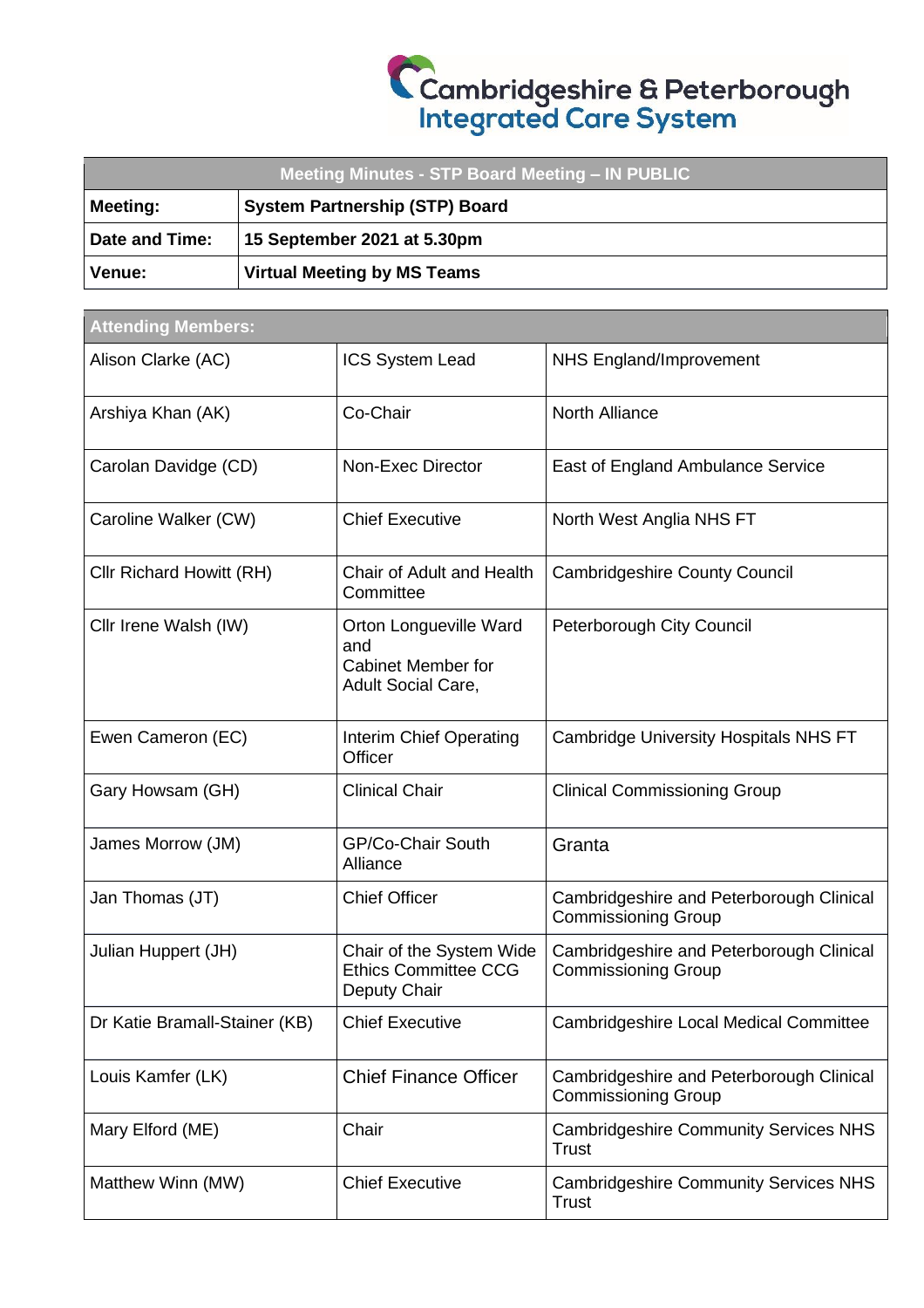| Julie Spence (JS)          | Chair                                                            | Cambridgeshire and Peterborough NHS FT                                 |  |  |  |
|----------------------------|------------------------------------------------------------------|------------------------------------------------------------------------|--|--|--|
| Michael More (MM)          | <b>Fixed Term Non-</b><br><b>Executive Chair</b>                 |                                                                        |  |  |  |
| Stephen Posey (SP)         | <b>Chief Executive</b>                                           | Royal Papworth Hospital NHS FT                                         |  |  |  |
| Tracy Dowling (TD)         | <b>Chief Executive</b>                                           | Cambridgeshire and Peterborough NHS FT                                 |  |  |  |
| Alex Gimson (AG)           | Chair                                                            | <b>Joint Clinical Group</b>                                            |  |  |  |
| Wendi Ogle-Welbourn (WO-W) | <b>Corporate Director</b>                                        | Cambridgeshire County Council and<br>Peterborough City Council         |  |  |  |
| Piers Ricketts (PR)        | <b>Chief Executive</b>                                           | Eastern Academic Health Science Network                                |  |  |  |
| Val Moore (VM)             | Chair                                                            | Healthwatch Cambridgeshire &<br>Peterborough                           |  |  |  |
| <b>Roland Sinker (RS)</b>  | Interim STP Accountable<br>Officer                               |                                                                        |  |  |  |
| Tom Davies (TDa)           | <b>Acting Chief Executive</b>                                    | East of England Ambulance Service NHS<br><b>Trust</b>                  |  |  |  |
| Neil Modha (NM)            | GP/ Co-Chair North<br>Alliance                                   | Greater Peterborough Network                                           |  |  |  |
| Prof John Wallwork (JW)    | Chairman                                                         | Royal Papworth Hospital NHS Foundation<br><b>Trust</b>                 |  |  |  |
| In attendance:             |                                                                  |                                                                        |  |  |  |
| Kit Connick (KC)           | Director of Strategy &<br>Planning                               | Cambridgeshire & Peterborough ICS                                      |  |  |  |
| Sharon Fox (SF)            | Director of Governance                                           | Cambridgeshire and Peterborough Clinical<br><b>Commissioning Group</b> |  |  |  |
| Uwem Okure (UO)            | <b>Corporate Governance</b><br>Administrator                     | Cambridgeshire and Peterborough Clinical<br><b>Commissioning Group</b> |  |  |  |
| <b>Apologies:</b>          |                                                                  |                                                                        |  |  |  |
| Rob Hughes (RH)            | Chair                                                            | North West Anglia NHS FT                                               |  |  |  |
| Cllr Susan van de Ven (SV) | Vice Chair of Adult and<br>Health Committee and<br>Chair of HWBB | <b>Cambridgeshire County Council</b>                                   |  |  |  |
| Jyoti Atri (JA)            | Director of Public Health                                        | Cambridgeshire & Peterborough                                          |  |  |  |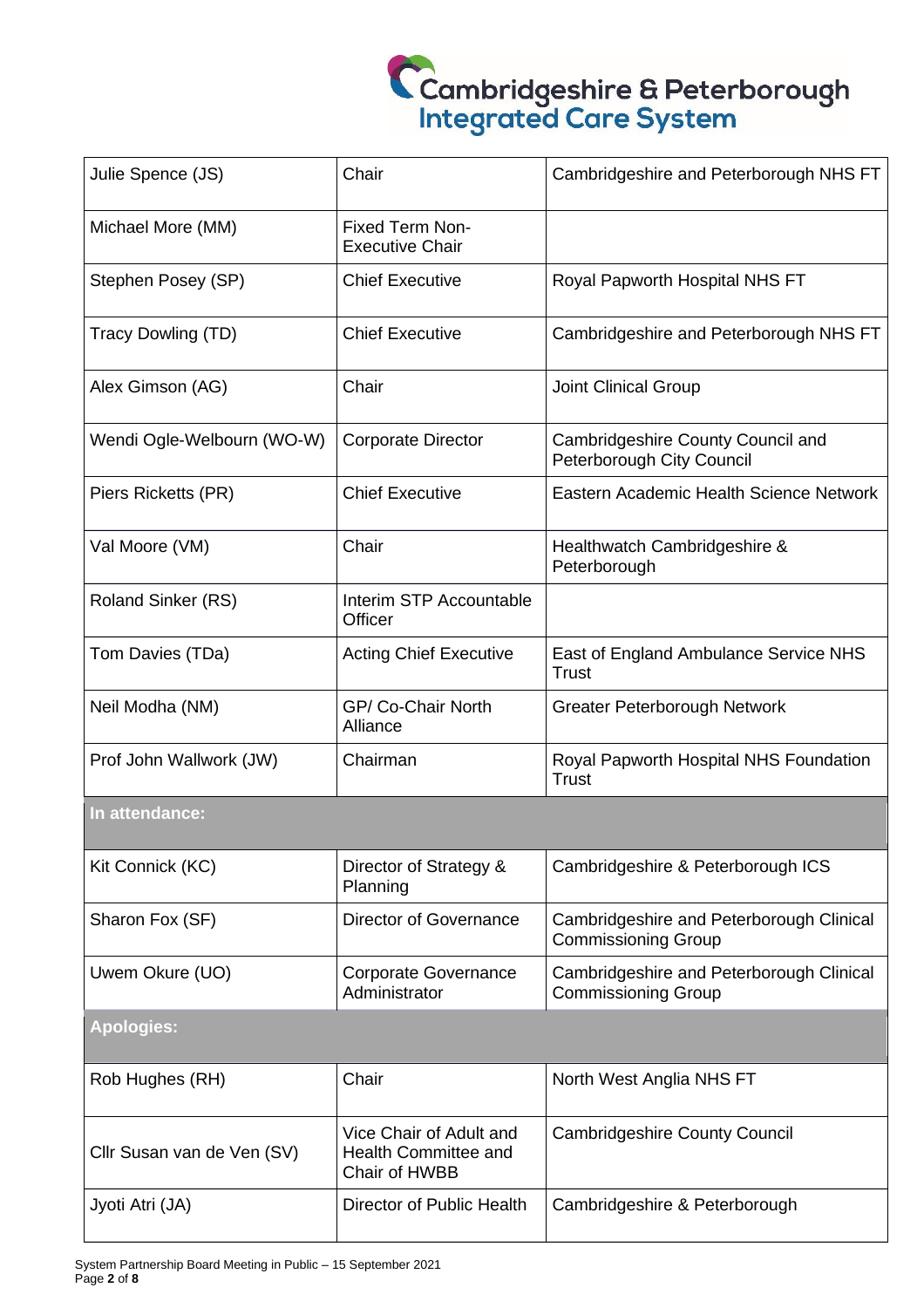

| Julie Farrow (JF) | <b>Chief Executive</b> | <b>Hunts Forum</b> |
|-------------------|------------------------|--------------------|
|                   |                        |                    |

### **1.1 Welcome and Introductions**

Mike More, Fixed Term Non-Executive Chair (Chair) welcomed everyone to the System Partnership Board (Board) meeting in public. He welcomed Tom Burton from the Ambulance Service to the Board.

#### **1.2 Apologies for absence**

Apologies for absence were received from Rob Hughes, Councilor Susan Van de Ven, Jyoti Atri and Julie Farrow.

#### **1.3 Declarations of Interest**

There were no declarations of interest related to the agenda.

#### **1.4 Notification of Any Other Business**

There was no notification of Any Other Business.

#### **1.5 Minutes of the Last Meeting**

The Minutes of the last Meeting of the System Partnership Board meeting held in public on 28 July 2021 were agreed as a correct record.

### **1.6 Matters Arising / Action Log**

The Board received the Action Log which was updated.

### **2.1 Joint Accountable Officer Update**

The Board received and noted the Joint Accountable Officer Update. Jan Thomas advised the Board that the purpose of the report was to provide an update to the System Partnership Board on key issues in relation to the system's transition to an Integrated Care System (ICS). It also provided a brief update on other issues for the Board's attention. She said she would take the report as read. Jan Thomas reported that the Cambridgeshire and Peterborough system is under immense pressure and that these are very challenging times. They were experiencing delays, and referral of treatment was Impacted by the lockdown and Covid 19. These challenges were seen across the entire system, she said she recognizes the phenomenal work frontline colleagues were doing and she doesn't take that for granted.

Jan Thomas reported that they were creating a new way of delivery for the ICS, the legislation was passing through Parliament and would be prescribing a new way of working. There was a lot of work in detail to ensure we transit safely. She highlighted the operational pressures being felt mid-September, that are normally experienced mid-winter. They had a high demand for the children's services, the workforce was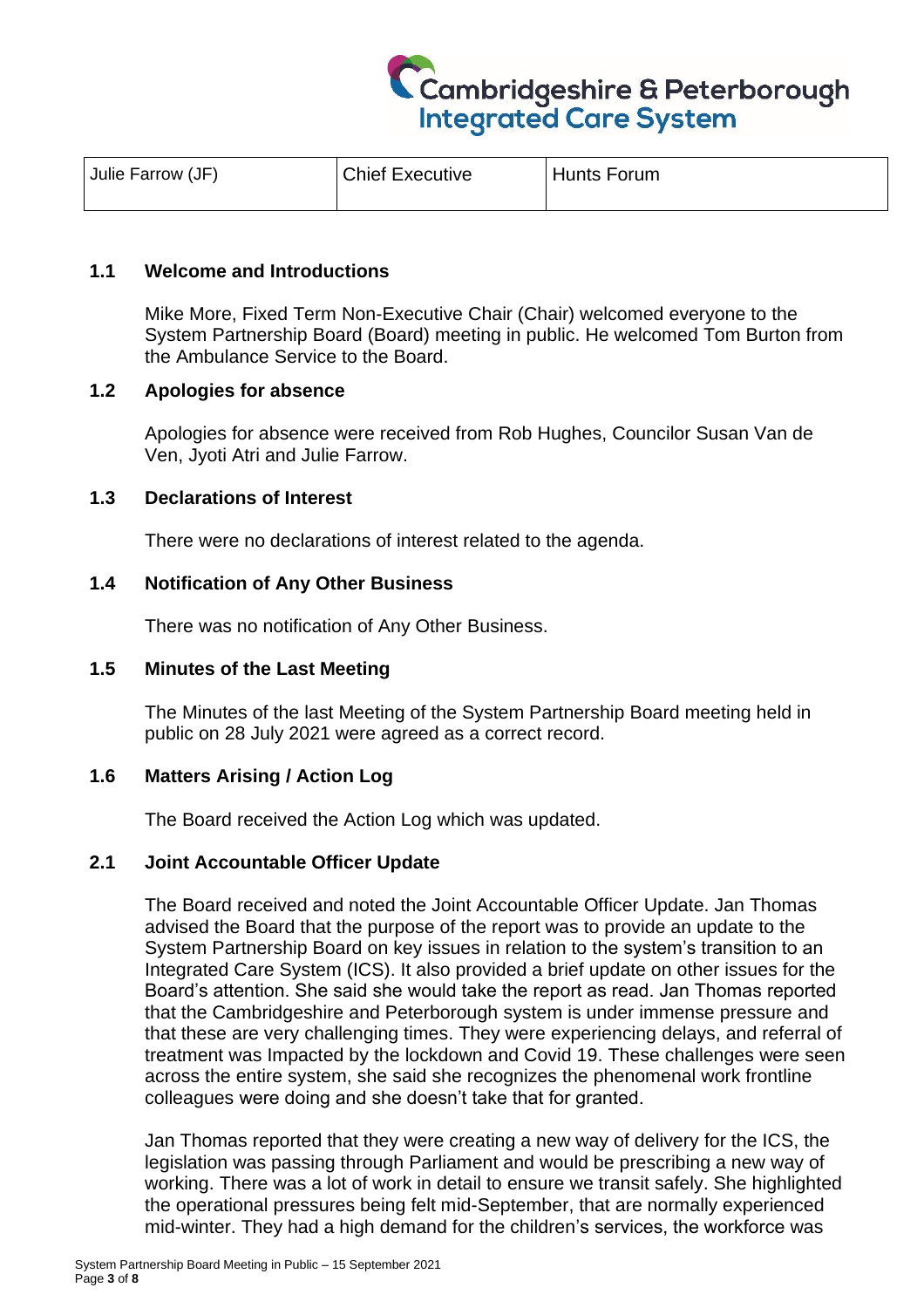working hard to keep up the performance and services by bringing in new ways of working and Innovation. She reported that the North Alliance were getting recognised for their work and people were working very hard despite the challenges. System Oversight and Assurance Group highlighted the operational pressure felt which cut across the whole of health and care.

Jan Thomas advised the Board that Cambridgeshire and Peterborough continued to deliver the Mass Vaccine Programme. They were starting the Booster Programme and were looking at having push on the Vaccine Programme for the 12–15-year-olds. The community was helping with getting people into the vaccine slot. she reported that the operational plan was now in its early stages, it would be linked to how they deal with their financial situation to help get to a sustainable place in Cambridgeshire and Peterborough by their Partners.

The Chair commented on the award of the North Alliance, he congratulated Dr Neil Modha and his Colleagues for a job well done. He said it illustrated what they were trying to achieve in the system.

Dr Gary Howsam congratulated the North Alliance colleagues and commended their fantastic work. He said that the workforce had been under pressure in the past 18 months, and it was important the Board recognised that their morale was low. Services were still delivered by Primary Care colleagues, and it was important to celebrate staff. He expressed concerns in relation to personal attacks -physical and verbal - experienced by the staff.

Wendi Ogle-Welbourn commented on the pressures on the health and care system, she said it was important to continue to meet as a system via Health Gold twice a week and to call an emergency meeting if there was additional pressure. The Chair said he was aware of the huge work carried out at those meetings.

Jan Thomas emphasised that Covid 19 was not over, they had one hundred and twenty (120) patients and the numbers was not declining. She said they were not back to normal, so it was important to continue being careful through washing of hands, use of masks and maintaining social distancing. The Chair asked Wendi Ogle-Welbourn if she was worried about people going back to normal ways of working/living. Wendi Ogle-Welbourn responded that they were constantly looking at communications to the public to remind them to protect the health system. She said they would welcome any additional idea that they can add. Jan Thomas responded that they were evolving, what was shown in the media was different from what was happening in the health care sector. The Flu vaccine programme was so important and that there needs to be clarity about what we are going to do to create additional elective capacity.

Dr Neil Modha advised the Board that there was a decline in staffing because of Covid, which made it difficult for the public to access services. Prior to now, there was a lot of face-to-face consultations, but that primary care is looking at how to improve things. He said they felt a lot of empathy for their patient but that it is important to take the right decision for the wider community.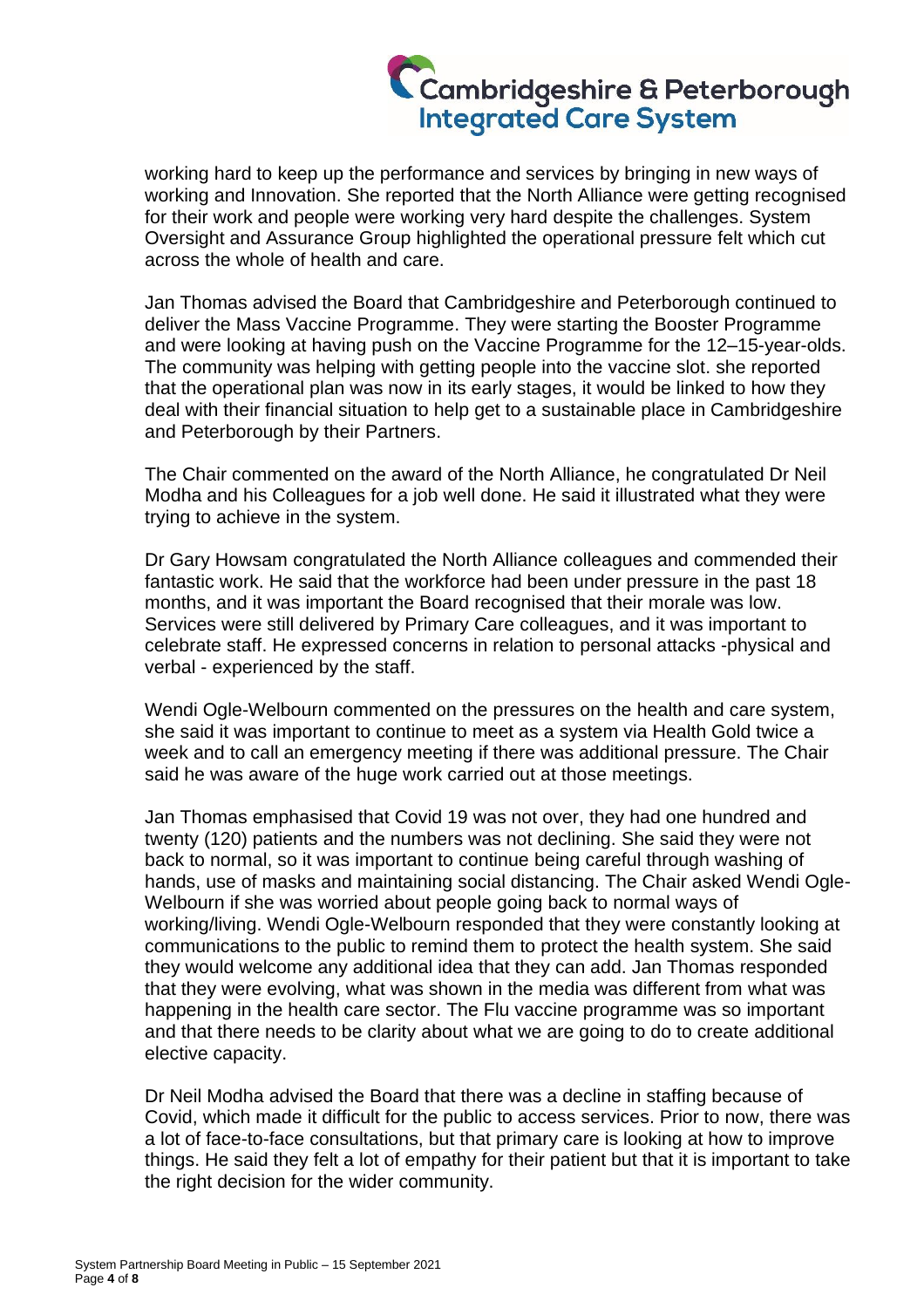Tracy Dowling said that one of the things they have seen during the past 18 month of covid 19 was the impact on staff morale adding the importance of recognising this and putting in place support for the long term, along with thinking about how to help innovate and develop the skills of the workforce. Ideally recruiting more people into health and care sector especially in places with health inequalities, to restore the system to a better place than before covid. The Chair asked how they would support staff as a system if there was an outbreak. He said the racial abuse received by staff was not acceptable.

Dr Katie Bramall-Stainer reported that there were demands across the system, in particular the strain on in particular highlighting urgent emergency care and social care. She highlighted that in Cambridgeshire and Peterborough, they had 70,000 more GP appointments than they had in August 2020. The Chair commented that he wasn't particular about the mode of GP consultation if it provided the assurance and care needed.

### **2.2 ICS Development Plan Update**

The Board received and noted the Integrated Care System (ICS) Development Plan update. Kit Connick advised the Board that it was a very comprehensive update since July's report. She reported that all areas were on track, although the work on clinical leadership was experiencing slight delays, because of the operational pressures.

Kit Connick advised the Board that the recruitment process was ongoing. The Chair Interview would be held on the  $30<sup>th</sup>$  of September and  $25<sup>th</sup>$  of October for the Chief Executive Officer. She thanked everyone for engaging in the process. She advised the Board that the branding options for the ICS has just been received. They would continue wider work on how to launch the ICS to ensure all partners are engaged and represented. The Development Plan reflects the work to date, and this format will take them through to 1<sup>st</sup> of April 2022. A supplementary Readiness to Operate document will be brought to the next meeting for visibility.

The Chair commented that they had received a significant volume of guidance over the last few days in relation to the areas set out in the development plan. Digesting this and applying it to our planning approach is work in progress and it was important to ensure we get it right.

Louis Kamfer highlighted some specific funding for the system. In relation to the level of efficiency, H1 level of efficiency will be included in H2. They would start to get back to financial control by the second half of the year. The news was positive, the continuation of hospital discharge would move into second part of the year. Roland Sinker said that emphasis was on revisiting some of the areas of the development plan.

Councilor Richard Howitt asked that the risk in engagement and system leadership section be considered and reviewed. In the engagement section, the October 6<sup>th</sup> event would be a platform to manage this relationship and he would like to see that part of the engagement aspiration made. The Chair asked that the  $6<sup>th</sup>$  of October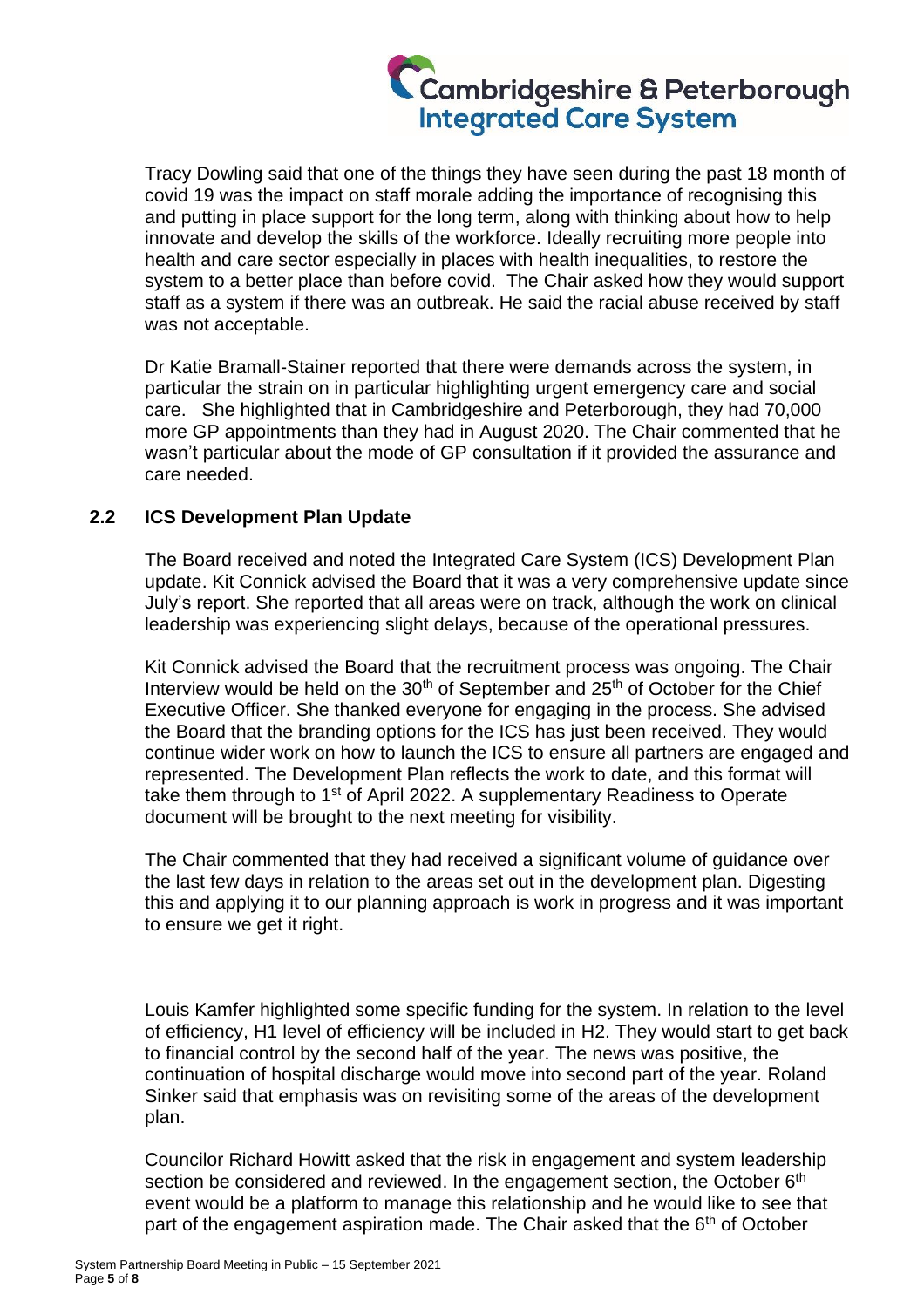

event be highlighted, as it was about genuine collaboration and that there was a need to make it simple and inclusive to operate.

Jan Thomas suggested that we should build up a process where we are assured of getting the delegation and the legal accountability right for all partners.

### **2.3 Board Assurance Framework**

The Board received and noted the Board Assurance Framework (BAF). Kit Connick advised the Board that she would welcome any feedback from colleagues. She said she would take the report as read. The BAF had eleven risks, but none above threshold. The operational Risk Register (ORR) had 20 risks, with 10 above threshold. One new risk was added to the BAF in relation to the Voluntary Sector, following a conversation with Julie Farrow.

The Chair noted the Voluntary sector risk and commented that it was very disappointing that they were one of the last ICSs in the country to be approved and the reason they were held back nationally was because of finances not the function of the system. Part of the money for the voluntary sector was held back and he finds that unacceptable. He said he would have further discussion with Jan Thomas.

The Chair said that he recognises that the roof problem in Hinchingbrooke is a high risk for the system but was not quite sure the description of the risks brings this out. Arshiya Khan said that the region was planning a regional emergency contingency, a Plan B for the system and regional too, to provide assurance that if the hospital needed to be decommissioned or evacuated, other trusts would continue to deliver its services.

In relation to Specialist Commissioning, they had the greatest risks in Cambridgeshire and Peterborough(C&P), providing services to a higher-than-average number of patients. The funding of these major players was important to C&P.

Mathew Winn Commented on the Board Assurance Framework. He said he was interested on the notion of a risk threshold, a risk was either high or low, it is what the analysis is. He said they should think of the language on the risk, hopefully the mitigation improves the situation. Kit Connick responded that she would develop that offline.

Dr Gary Howsam commented on the clinically led decision making. He said that currently the planning and actions done in CCG will continue to be clinically led. The chair and Chief Executive Officer need to be confirmed before they recruit into other positions. He reported that the Joint Clinical Group and Clinical Communities Forum (JCG&CCF) paper that was presented to the System Leaders was starting to take shape and was certain the risk would drop down once people have been recruited into roles.

### **2.4 System Oversight and Assurance Group (SOAG)Overview report**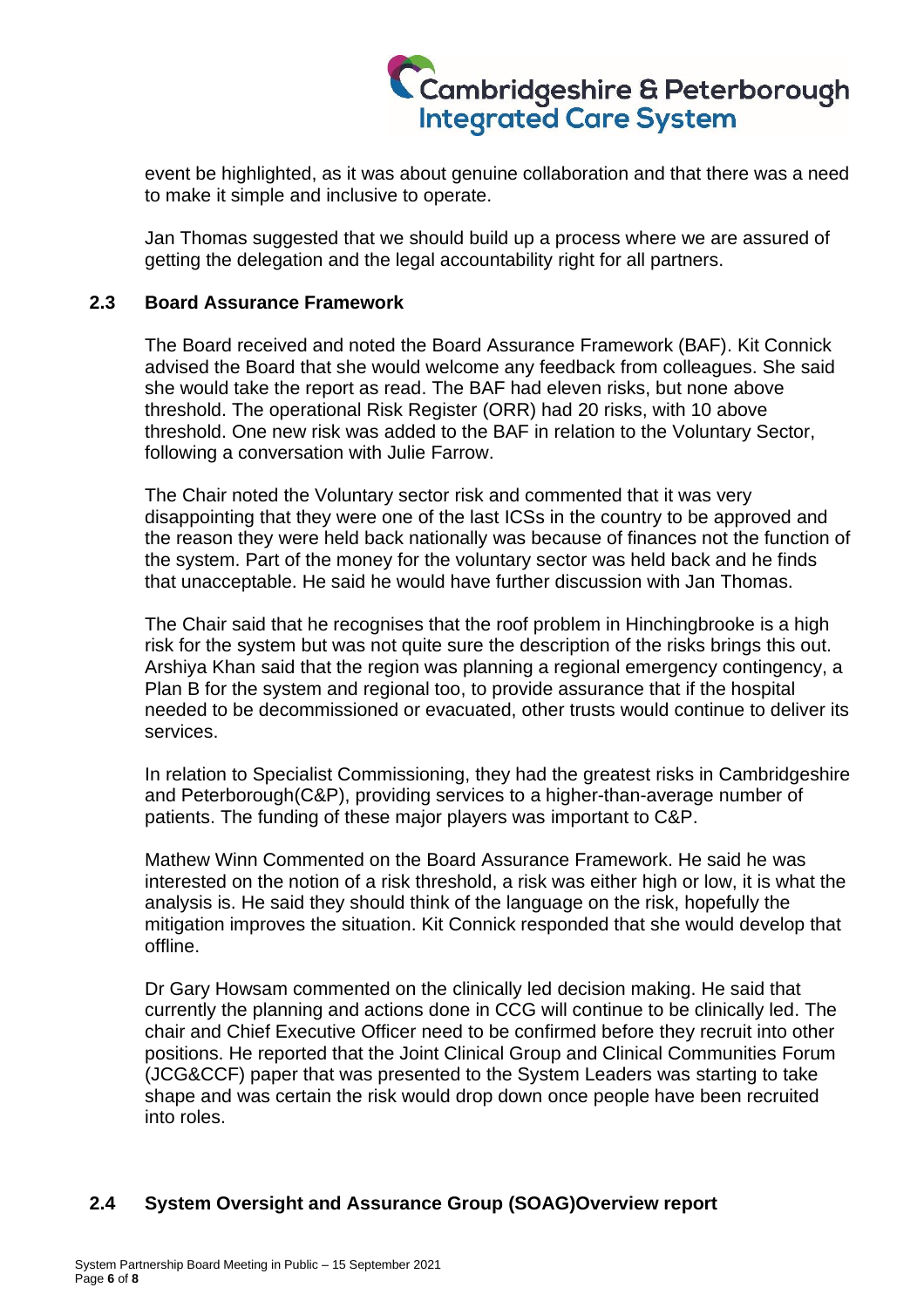The Board received and noted the System Oversight and Assurance Group (SOAG) Overview report. Jan Thomas reminded the Board that SOAG was becoming a statutory requirement and the Integrated Care System Board (ICB), and the ICS NHS Partnership Board (ICP) would be self-regulatory, to get assurance on performance. SOAG was evolving and they found a way through the first meeting to support the ongoing development of this group. In summary it was a good first meeting, the regional Directors also commented that it was the best of these type of meetings they had gone to. Jan Thomas said that being one ICS had helped with reporting and performance, as they were advanced, however data had not been down to smaller areas of focus. She advised the membership was broad and it would bring change. The function of Health Gold and System leaders had helped in building the structure and trust, compared to what other systems had done. One of the issues raised at the meeting was the UEC performance pressure, and it was important they had the right diagnostic.

The Chair commented that it was good to see that it was working well and reiterated the need to look to peers for contribution and criticism of organisational performance that would support the ICS development.

### **2.5 Month 4 Finance Report**

The Board received and noted the Month 4 Finance Report. Louis Kamfer advised the Board that in relation to the H1 Performance, the financial framework for the NHS was different from what they had before because of performance. In H1 they submitted a financial plan, which was on track to be delivered, and as such they had received the elective recovery fund. He reported that in H2 the threshold had changed, they will be on track to deliver their plan. In terms of the medium-term plan and recovery plan, they would agree with the national team on the process to deliver the transformation programme to the extent they could increase activity in the system. There was increase on threshold for the funding of elective, Louis Kamfer said that the key would be the development of the medium-term plan for H2, he would work with colleagues to develop this.

Caroline Walker asked for assurance on the delivery of the operational target and if all the financial plans would be addressed. Louis Kamfer responded that it was very important how they set their strategy in the next three years, assuring to national and regional colleagues and there was a need to bring their clinical colleagues on that journey. He advised the Board that the financial plan would be submitted to Julian Kelly by December, there was a need to develop this with System Partners and not in isolation. Arshiya Khan commented that the McKinsey report was published a year ago covid, so there was a need to catch up as the opportunity has changed. She asked what the baseline for delivery would be or if they should stay with the McKinsey analysis. Louis Kamfer responded that there was real recognition that there are opportunities within the plan, it was important to add the process so people would understand the sensitivity and extent to which they could recover their backlog. And there was also a recognition that not all the Covid cost could come out immediately.